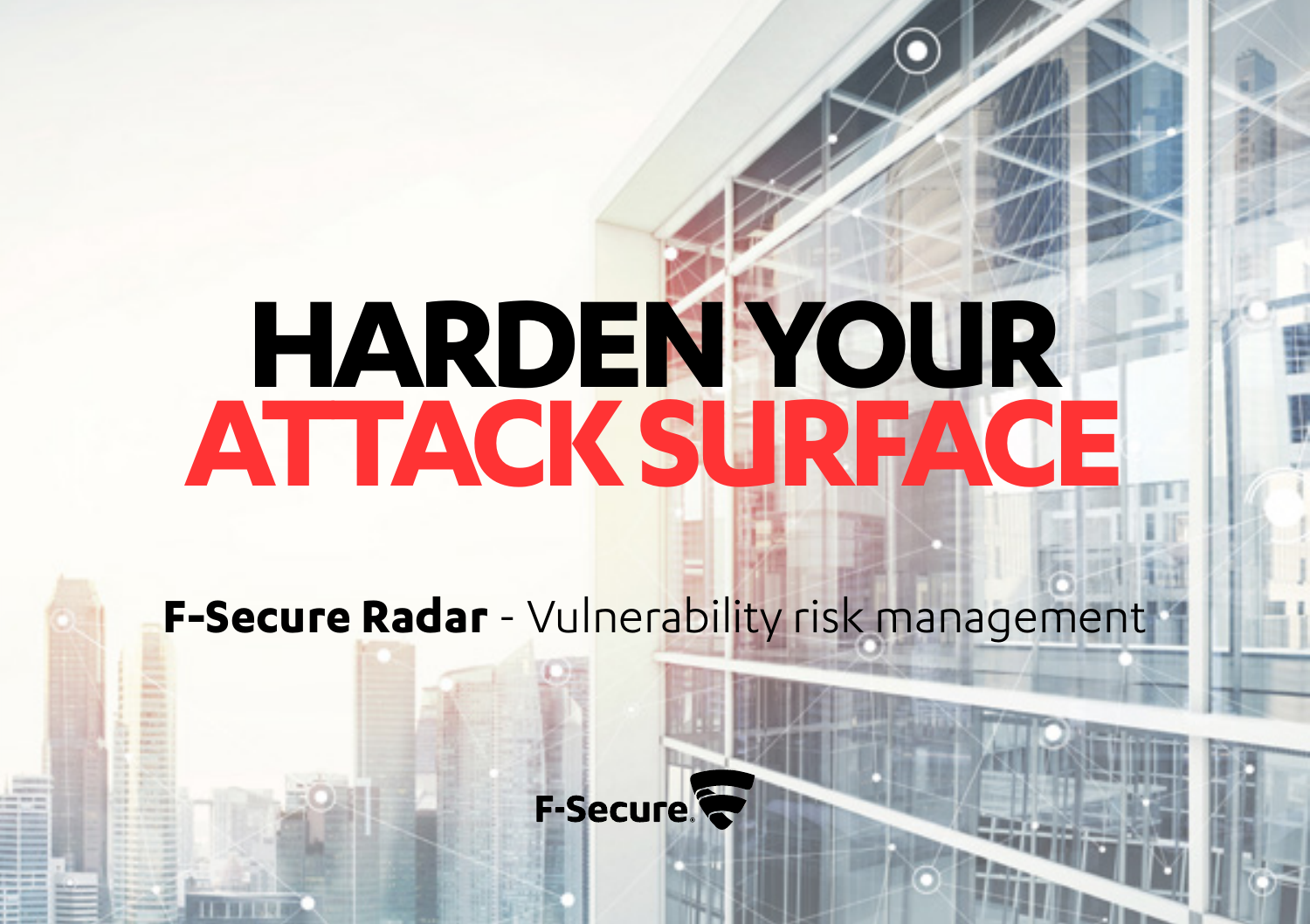## ADVERSARIES DON'T NEED MANY VULNERABILITIES – ONE IS ENOUGH.



a new security vulnerability is identified



per asset across a typical IT environment

known and disclosed vulnerabilities each year



exploitable depending on industry



until known security vulnerabilities are remediated **It takes 15 days**



in the average that a vulnerability is exploited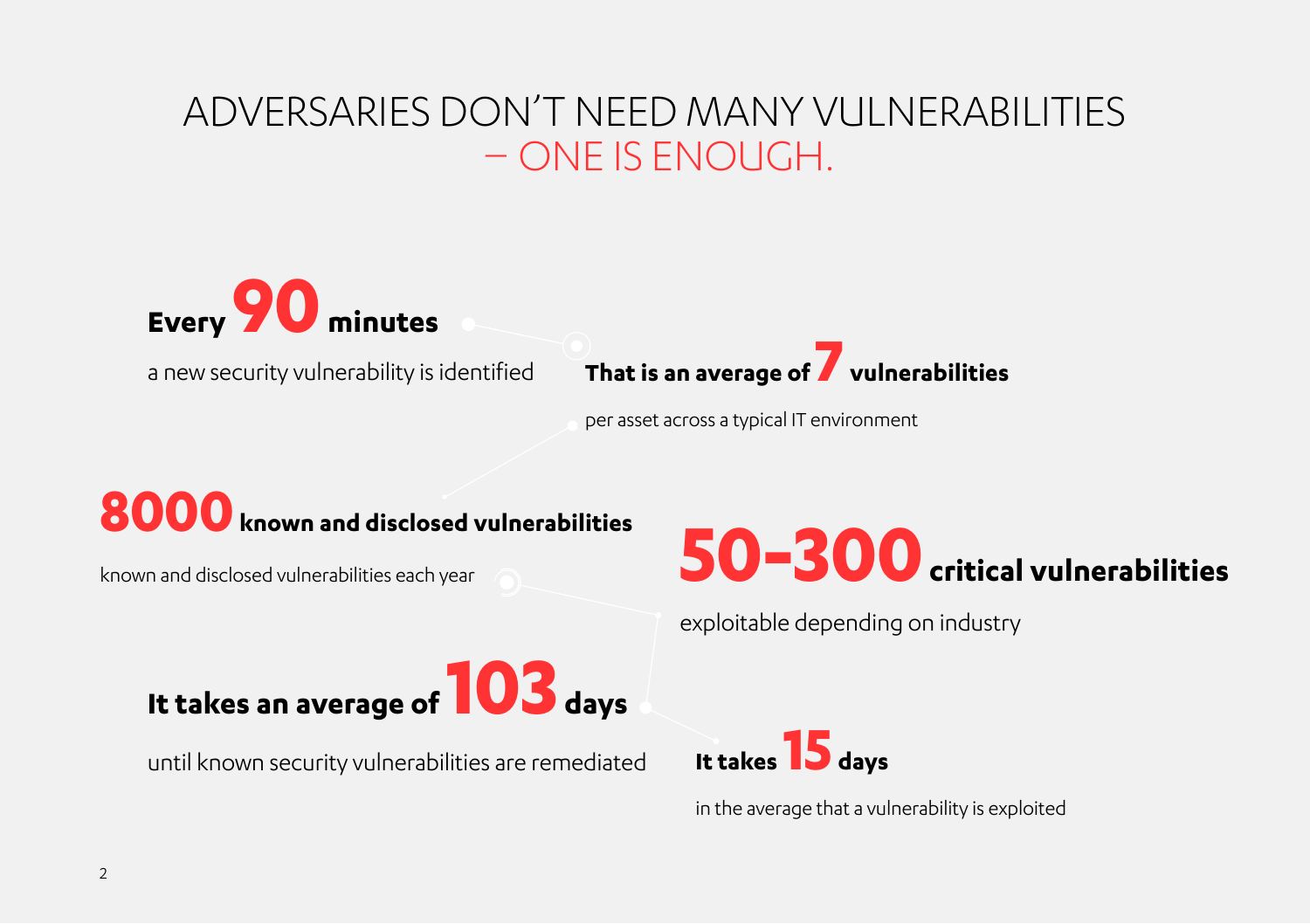## VULNERABILITIES AND THEIR EXPLOITATION ARE STILL THE ROOT CAUSE OF MOST BREACHES

- There are many ways to breach corporate defenses, but web applications are by far the most vulnerable part of your network.
- The majority of exploits are based on vulnerabilities already known to security professionals for at least one year.
- Only constant scanning and ruthless control can help you find vulnerabilities before anyone does.
- Rapidly changing, complex business IT environments lead to a broad attack surface.

That's where F-Secure Radar comes in.

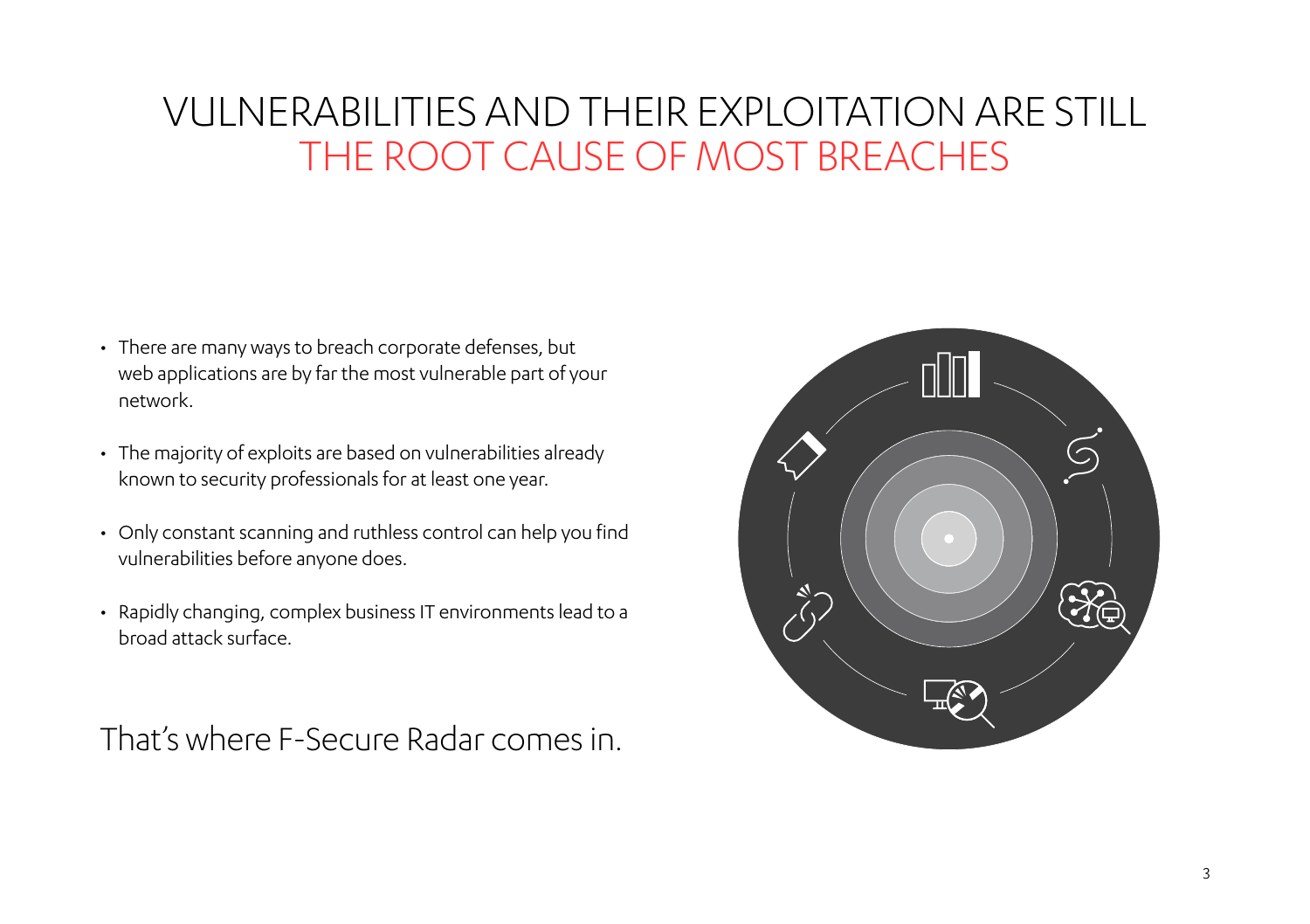## **MANAGE** BUSINESS-CRITICAL VULNERABILITIES

F-Secure Radar is a turnkey, enterprisegrade vulnerability scanning and management platform.

It combines IT asset discovery and inventory, identification and management both internal and external threats.

Report on risks and conduct compliance to current and future regulations (such as PCI and GDPR compliance).

Radar gives you visibility into shadow IT: map your full attack surface and respond to critical vulnerabilities associated with cyber threats.

MAP THE TOPOLOGY OF THE WEB discover your external global digital presence

SCAN SYSTEMS AND APPLICATIONS Protect endpoints. Scan assets for vulnerabilities

**1**

**3**

**5**

ASSESS AND VERIFY Track all changes with PCI-compliant vulnerability scanning



**2**

**4**

**6**

DISCOVER NETWORK ASSETS Map all assets on the application layer

MANAGE VILL NERABILITIES Central vulnerability management and security allerting and forensics

REPORT STATUS Prepare standardized and custom reports on risk and compliance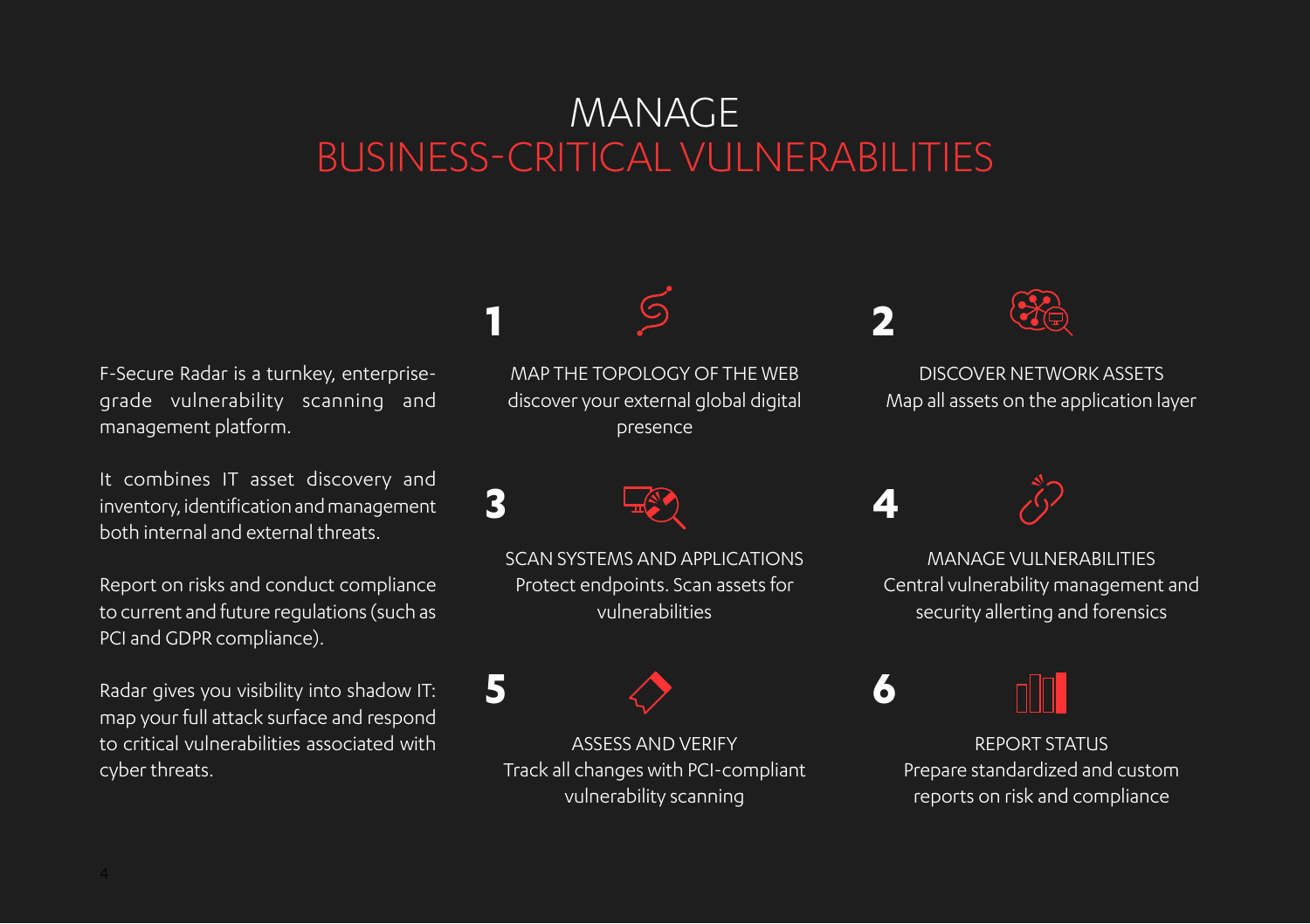## WHAT IS YOUR ATTACK SURFACE?

## IDENTIFY AND EXPOSE THE POSSIBLE THREATS

The best threat response is to predict and map your cyber security threats. No other technology does that better than vulnerability management.

An organization's attack surface crosses all network infrastructures, software, and web applications internally and in the global Internet. It includes an understanding of all points of interaction.

Information security managers need to be able to approach vulnerability assessment from several perspectives in order to get an accurate assessment of risks, minimize security threats, and maintain compliance.

 Unlike any other vulnerability solution on the market, F-Secure Radar features web topology mapping, which is the arrangement of a network, including its nodes and connecting lines. In other words, Radar allows you to easily browse through all targets to quickly identify and expand the possible attack surface.

Radar can generate a threat assessment report of your organization's Internet and web topology, giving your security team incomparable visibility and foresight into cyber security risks.

F-Secure Radar identifies your organization's assets where they are vulnerable. You can minimize your attack surface while reducing risk.

With F-Secure Radar, your IT security team maps your organisation's attack surface in the aggregate of:

- all known, unknown, and potential vulnerabilities critical to business
- controls across all software, hardware, firmware, and networks
- shadow IT, external misconfigured systems, malware websites, website-linked hosts
- partner and contractor security entropy
- brand infringements and phishing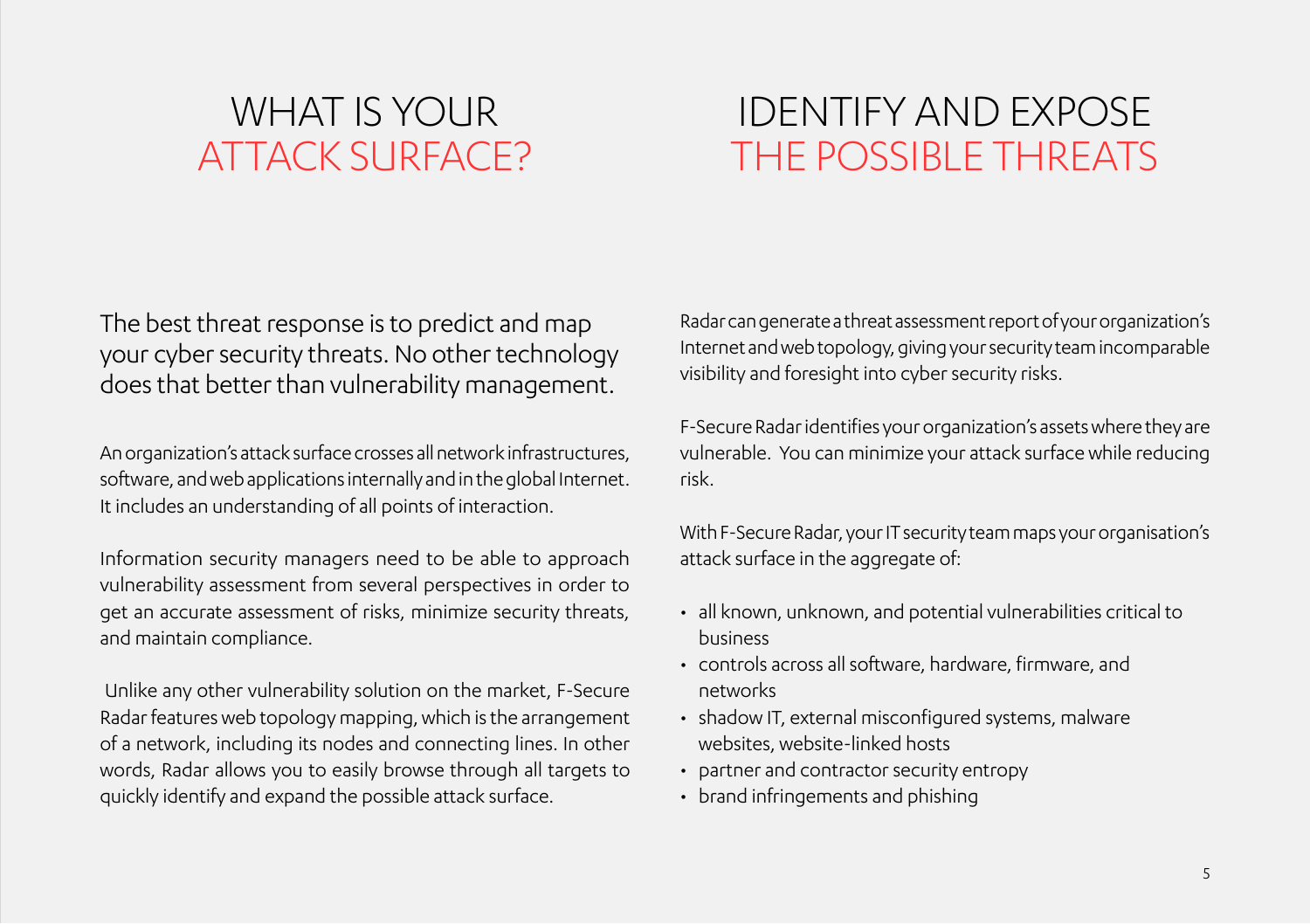## THE REAL ATTACK SURFACE

### RADAR VULNERABILITY RISK MANAGEMENT



#### **Comprehensive visibility**

 $\sim$ 

 $\overline{\mathcal{L}}$ 

Ō

(V

Effective security mapping through precise discovery and mapping of all assets, systems, and applications on the network and beyond.

#### **Streamlined productivity and security management**

Quickly address problems across multiple domains with an efficient service workflow, including vulnerability monitoring, automated scheduled scans, and ticketing for prioritized remediation and verification.

#### **Reporting on risk**

Produce reports with credible information about your organization's security posture over time. Show and justify how IT security enables business continuity.

#### **Reduced costs**

Vulnerability management can lower the cost of security significantly. It's less costly to deal with security before serious problems than during a crisis or incident recovery. Additionally, Radar's cloud resources allow organizations to lower their expenses.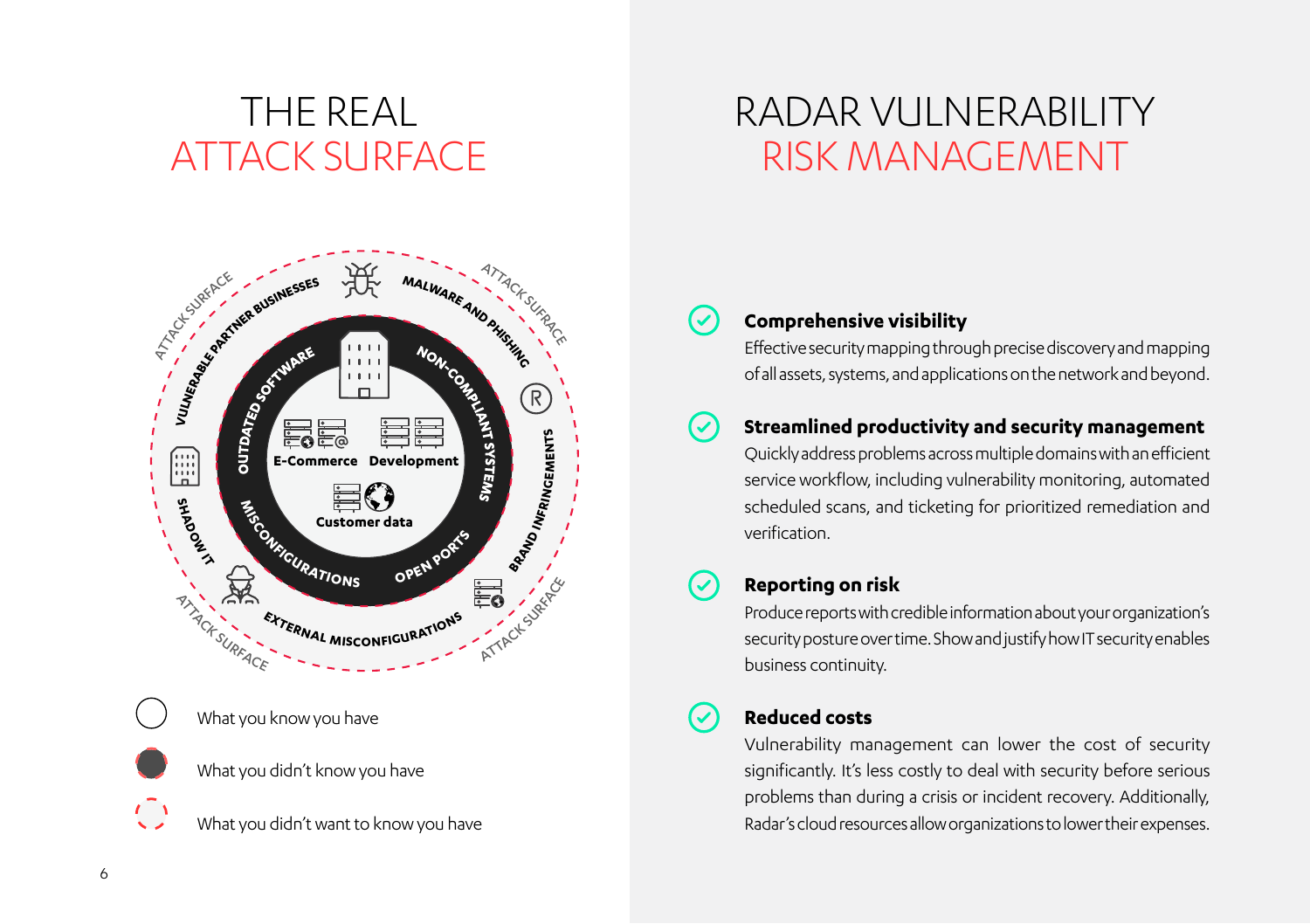### LEAVE IT TO US. RADAR-AS-A-MANAGED-SERVICE

Focus on your business and outsource vulnerability management to the security experts.

F-Secure offers a cost-efficient service tailored to your needs. We and our selected, dedicated partners can help remediate any situation.

In the case you have resource gaps such as:

- No time to review results
- No time to delegate vulnerabilities to be corrected
- No time to follow up, re-scan, and verify corrections

In the case you have information gaps such as:

- Not enough knowledge about vulnerabilities
- Difficulty in optimizing scan configuration
- Overwhelmed by findings
- Reporting on risk to management